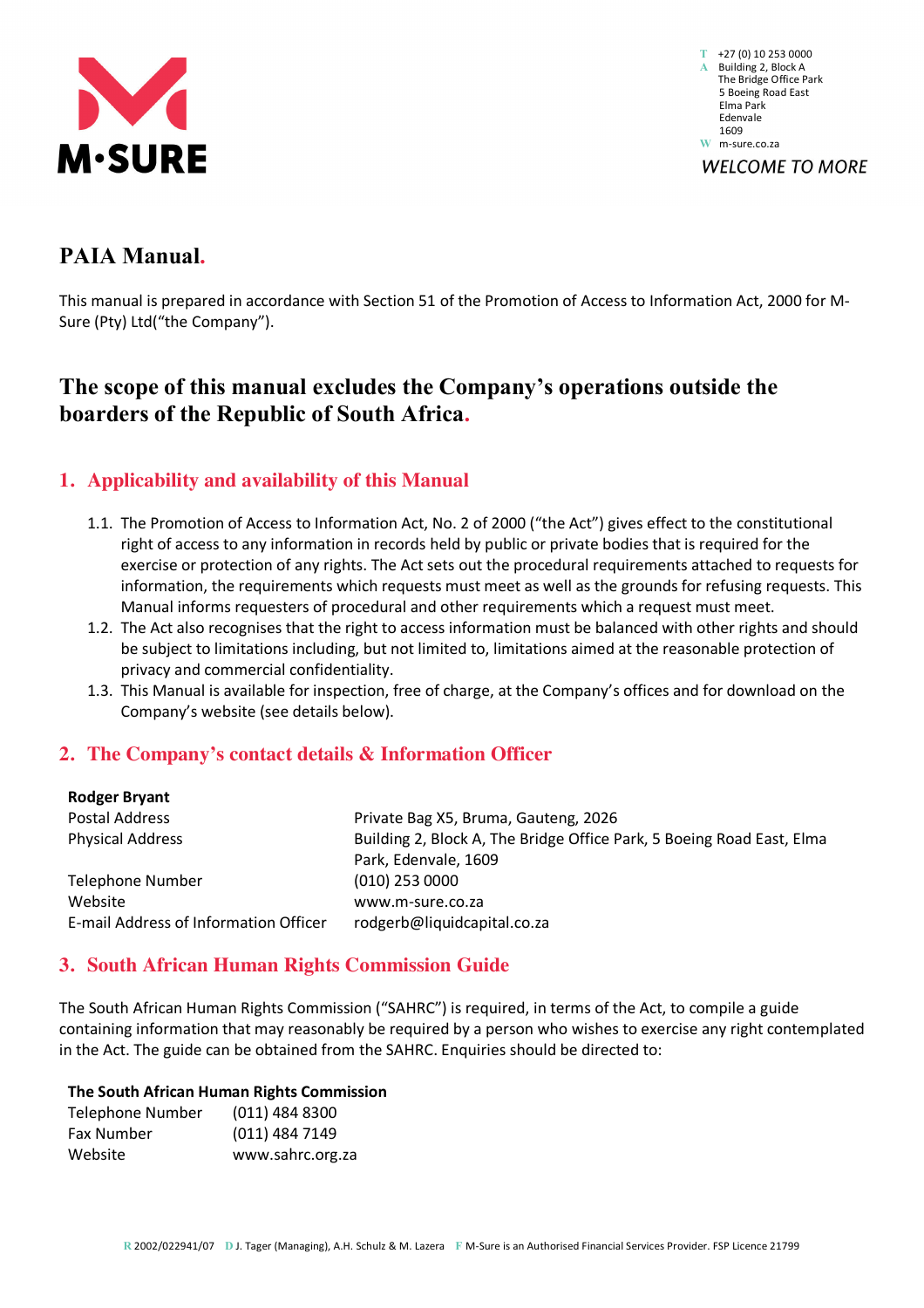# **4. The Company's Records**

#### **4.1. Personnel Records**

"**Personnel**" refers to any person who works for or provides services to or on behalf of the Company and who receives or is entitled to receive remuneration, and any other person who assists in carrying out or conducting the Company business and includes, without limitation, directors (executive and non-executive), all permanent, temporary and part-time staff as well as contract workers. Personnel records include:

- 4.1.1.personal records (provided by personnel themselves);
- 4.1.2.records provided by a third party relating to personnel;
- 4.1.3.conditions of employment and other personnel-related contractual and quasi-legal records;
- 4.1.4.internal evaluation records and other internal records;
- 4.1.5.training schedules and material;
- 4.1.6.pension records;
- 4.1.7.employee benefits records;
- 4.1.8.labour relations records;
- 4.1.9.employment equity records; and
- 4.1.10. correspondence relating to personnel.

#### **4.2. Customer Records**

"**Customer**" refers to any natural or juristic entity that receives services from the Company. Customer records include:

- 4.2.1.records pertaining to products sold and/or serviced by the Company.;
- 4.2.2.records provided by a customer to a third party acting for or on behalf of the Company;
- 4.2.3.records provided by a third party; and
- 4.2.4.records generated by or within the Company relating to its customers, including transactional data.

#### **4.3. Private Body Records**

These are records which include, but are not limited to, records which pertain to the Company's own affairs including:

- 4.3.1.financial records;
- 4.3.2.operational records;
- 4.3.3.databases;
- 4.3.4.information technology systems and documents;
- 4.3.5.marketing records;
- 4.3.6.internal correspondence;
- 4.3.7.product records;
- 4.3.8.statutory records;
- 4.3.9.internal policies and procedures; and
- 4.3.10. trademarks.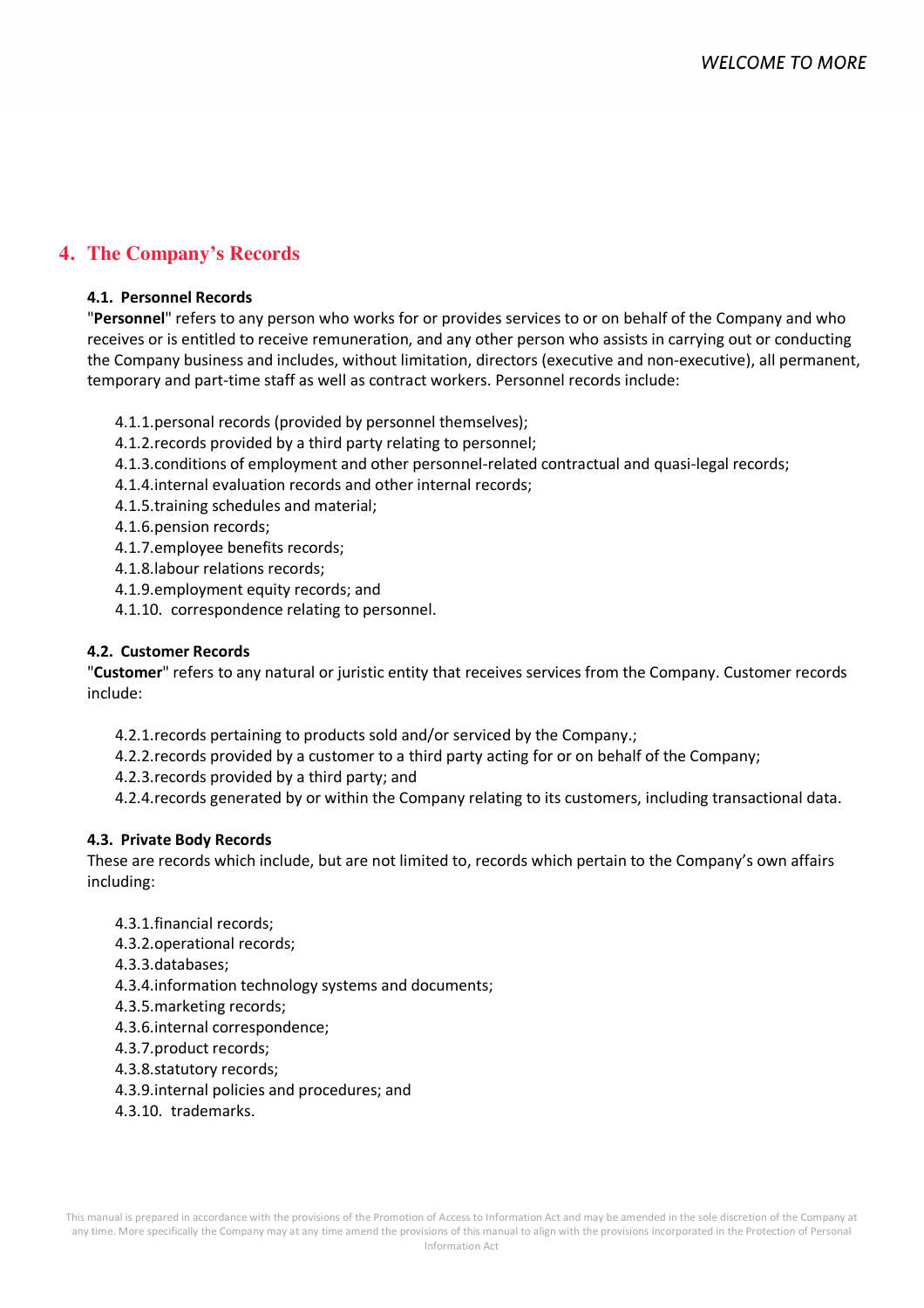#### **4.4. Records Required by Legislation**

- 4.4.1.Financial Advisory and Intermediary Services Act;
- 4.4.2.Long-term Insurance Act;
- 4.4.3.Short term Insurance Act;
- 4.4.4.Financial Intelligence Centre Act;
- 4.4.5.Pensions Fund Act;
- 4.4.6.Occupational Health and Safety Act;
- 4.4.7.Income Tax Act;
- 4.4.8.Value Added Tax Act;
- 4.4.9.Consumer Protection Act; and
- 4.4.10. Companies Act.

#### **4.5. Other Party Records**

- 4.5.1.Personnel, customer or private body records which are held by another party on the Company's behalf, as opposed to the records held by the company itself.
- 4.5.2.Records held by the Company pertaining to other parties, including without limitation, financial records, correspondence, contractual records, and records about the company's contractors / suppliers / service providers.

## **5. Grounds for refusal of access to records**

The Company may refuse a request for information on, inter alia, the following basis:

- 5.1. The mandatory protection of the privacy of a party who is a natural person, in order to avoid the unreasonable disclosure of personal information concerning that natural person (including a deceased individual).
- 5.2. The mandatory protection of the commercial information, if the record contains:
	- 5.2.1.trade secrets of that party;
	- 5.2.2.financial, commercial, scientific or technical information, other than trade secrets, of a party, the disclosure of which would be likely to cause harm to the commercial or financial interests of that party; or
	- 5.2.3.information supplied in confidence by a party, the disclosure of which could reasonably be expected:
		- (a.) to put that party at a disadvantage in contractual or other negotiations; or
		- (b.) to prejudice that party in commercial competition.
- 5.3. The mandatory protection of confidential information of parties if disclosure would constitute an action for breach of a duty of confidence owed to that party in terms of an agreement.
- 5.4. The mandatory protection of the safety of individuals and the protection of property.
- 5.5. The mandatory protection of records which would be privileged from production in legal proceedings.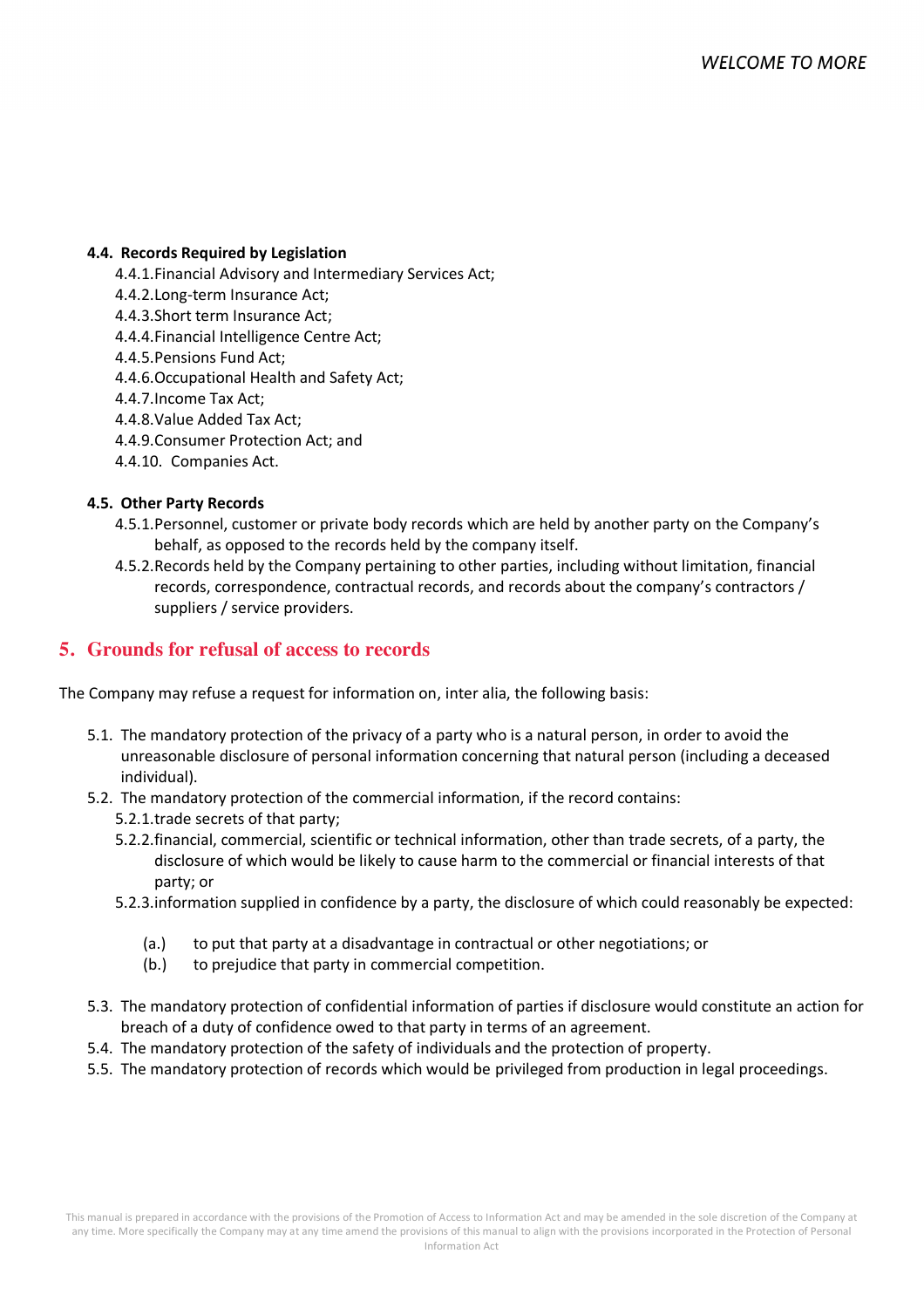- 5.6. The protection of the Company's commercial activities including, without limitation, records that contain: 5.6.1.the Company's trade secrets;
	- 5.6.2.financial, commercial, customer, scientific or technical information, the disclosure of which would be likely to cause harm to the Company commercial or financial interests;
	- 5.6.3.information, the disclosure of which could reasonably be expected:
		- (a.) to put the Company at a disadvantage in contractual or other negotiations; or
		- (b.) to prejudice the Company in commercial competition.

5.6.4.computer programs and systems owned by the Company.

5.7. Requests for information that are, in the Company's opinion, manifestly frivolous or vexatious or which involve an unreasonable diversion of resources.

## **6. Request procedure**

- 6.1. A requester requiring access to information held by the Company must make the request in the form as prescribed by the Company from time to time and submit the request, together with the prescribed fee and deposit, if applicable, to the Company's Information Officer at the postal or physical address above.
- 6.2. The prescribed form must be completed with enough particularity to enable the Company to identify:
	- 6.2.1.the record(s) requested;
	- 6.2.2.the identity of the requester;
	- 6.2.3.the form of access required, if the request is granted; and
	- 6.2.4.the postal address or fax number of the requester.

#### **6.3. The requester must:**

6.3.1.state that the record is required in order to exercise or protect a right; and

- 6.3.2.provide details of the nature of the right to be exercised or protected.
- 6.4. Subject to the Company's rights relating to extensions in terms of the Act, it will process the request within 30 (thirty) days of receipt unless the requester has submitted special reasons, to the Company's reasonable satisfaction, in support of a request that the above time periods be dispensed with.
- 6.5. The Company will give the requestor written notice of its decision, including reasons if the request is declined.
- 6.6. The said 30-day period may be extended for a further period of not more than 30 (thirty) days if the request is for a large number of records, or the request requires a search for information which cannot reasonably be obtained within the original 30 day period. The Information Officer will notify the requester in writing should an extension be sought.
- 6.7. If a request is made on behalf of another person, the requester must submit proof of the capacity in which the requester is making the request, to the reasonable satisfaction of the Company.
- 6.8. If an individual is unable to submit the request in the prescribed form because of illiteracy or disability, such a person may make the request orally.
- 6.9. The requester must pay the prescribed fee, and deposit where applicable, before the request will be considered.